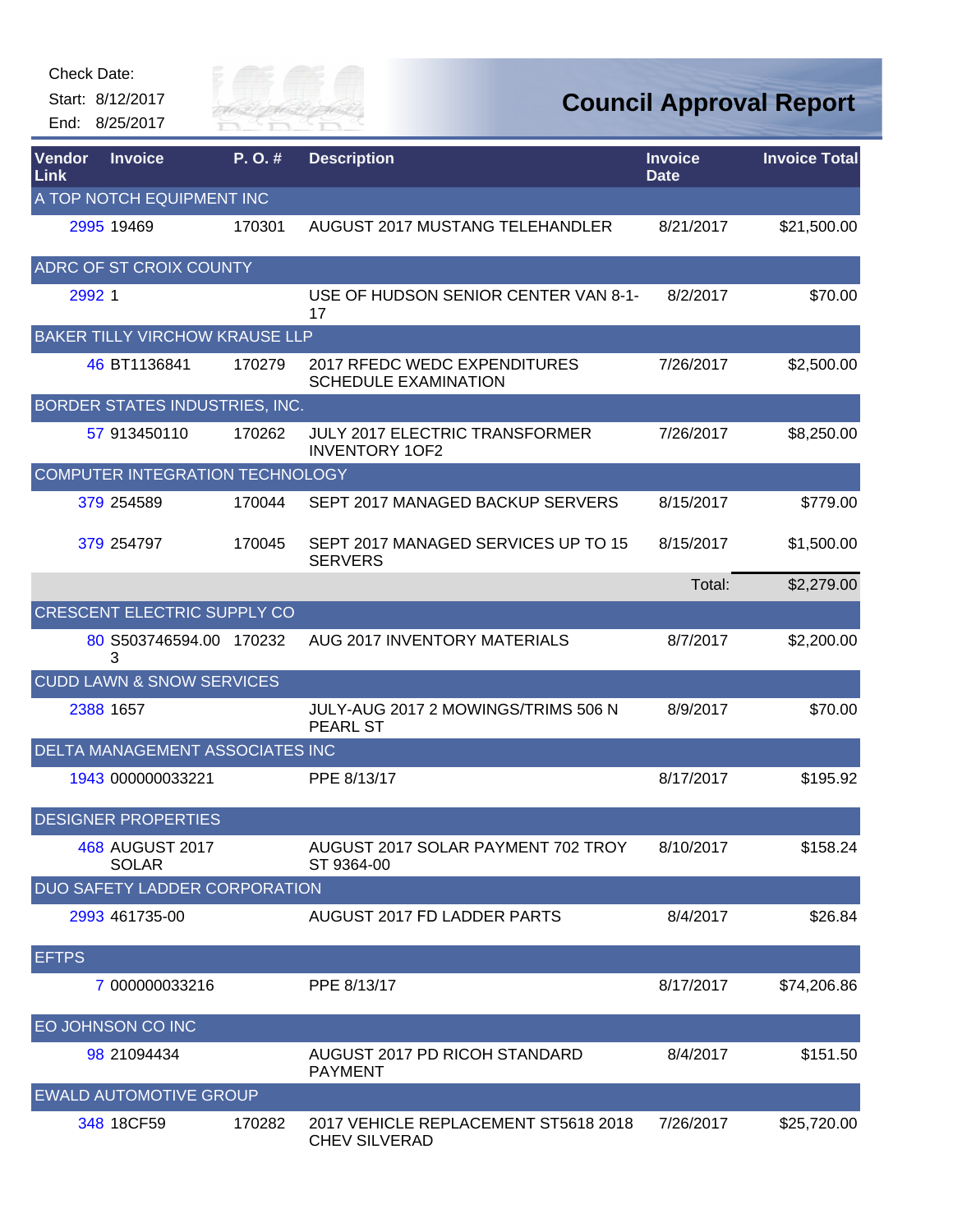| Check Date: |  |
|-------------|--|
|-------------|--|

Start: 8/12/2017 End: 8/25/2017



## **Council Approval Report**

| Vendor<br>Link         | <b>Invoice</b>                       | P.O.#  | <b>Description</b>                                           | <b>Invoice</b><br><b>Date</b> | <b>Invoice Total</b> |
|------------------------|--------------------------------------|--------|--------------------------------------------------------------|-------------------------------|----------------------|
|                        | 348 18CF57                           | 170287 | 2017 VEHICLE REPLACEMENT UT209 2018<br><b>CHEV SILVERAD</b>  | 7/26/2017                     | \$28,705.00          |
|                        |                                      |        |                                                              | Total:                        | \$54,425.00          |
| <b>EXPERIAN</b>        |                                      |        |                                                              |                               |                      |
|                        | 2562 CD1804002893<br><b>JUL2017</b>  |        | <b>JULY 2017 SERVICES PAYMENT</b>                            | 7/28/2017                     | \$25.00              |
|                        | <b>EXPRESS PERSONNEL SERVICES</b>    |        |                                                              |                               |                      |
|                        | 109 19260317-2                       |        | 7-30-17 ELEC SKILLED LABOR-24.0 hrs L<br><b>BAUMANN</b>      | 8/2/2017                      | \$876.00             |
|                        | 109 19288857                         | 170120 | 8-6-17 SEASONAL LABOR 229hrs PARK<br><b>MAINTENANCE</b>      | 8/8/2017                      | \$3,951.49           |
|                        | 109 19288858                         | 170120 | 8-6-17 SEASONAL LABOR 40hrs<br><b>MAINTENANCE</b>            | 8/8/2017                      | \$730.00             |
|                        | 109 19288855                         | 170120 | 8-6-17 SEASONAL LABOR 24hrs BLDG<br><b>MAINTENANCE</b>       | 8/8/2017                      | \$473.04             |
|                        | 109 19288856                         | 170120 | 8-6-17 SEASONAL LABOR 40hrs STREETS<br><b>MAINTENANCE</b>    | 8/8/2017                      | \$700.80             |
|                        | 109 19288867-2                       |        | 8-6-17 ELEC SKILLED LABOR-38.75hrs Luke<br><b>Baumann</b>    | 8/8/2017                      | \$848.63             |
|                        |                                      |        |                                                              | Total:                        | \$7,579.96           |
|                        | FIRST NATIONAL BANK - RF SECTION 125 |        |                                                              |                               |                      |
|                        | 6 000000033215                       |        | PPE 8/13/17                                                  | 8/17/2017                     | \$4,040.43           |
| <b>FREDRICH, ELLEN</b> |                                      |        |                                                              |                               |                      |
|                        | 1952 SPRNG 2017<br><b>WITC RMBR</b>  |        | WITC SPRING 2017 SEMESTER TUITION<br><b>REIMBURSEMENT</b>    | 8/3/2017                      | \$683.40             |
| FREEMAN, JAMES         |                                      |        |                                                              |                               |                      |
|                        | 389 AUGUST 2017<br><b>SOLAR</b>      |        | AUGUST 2017 SOLAR PAYMENT 126 1/2 S<br><b>MAINST 9363-00</b> | 8/10/2017                     | \$163.64             |
| <b>GRACE PAULSON</b>   |                                      |        |                                                              |                               |                      |
|                        | 937 AUGUST 2017<br><b>SOLAR</b>      |        | AUGUST 2017 SOLAR PAYMENT 1036<br><b>COUNTY RD M 5856-00</b> | 8/10/2017                     | \$99.97              |
|                        | HANTEN BROADCASTING COMPANY INC      |        |                                                              |                               |                      |
|                        | 306 JULY 2017<br><b>STMT</b>         |        | <b>JULY 2017 SPORTSCASTERS CLUB</b>                          | 7/31/2017                     | \$60.00              |
|                        | HUDSON PHYSICIANS, S.C.              |        |                                                              |                               |                      |
|                        | 145 800370410817                     |        | <b>JULY 2017 OCCUPATIONAL HEALTH</b><br><b>SERVICES</b>      | 8/1/2017                      | \$42.00              |
|                        | HUEBSCH LAUNDRY COMPANY              |        |                                                              |                               |                      |
|                        | 146 3924882                          |        | 8-16-17 CITY HALL BRUSHMATS                                  | 8/16/2017                     | \$37.48              |
|                        | 146 3924875                          |        | 8-16-17 PUBLIC WORKS<br><b>BRUSHMATS/LINENS</b>              | 8/16/2017                     | \$35.40              |
|                        |                                      |        |                                                              | Total:                        | \$72.88              |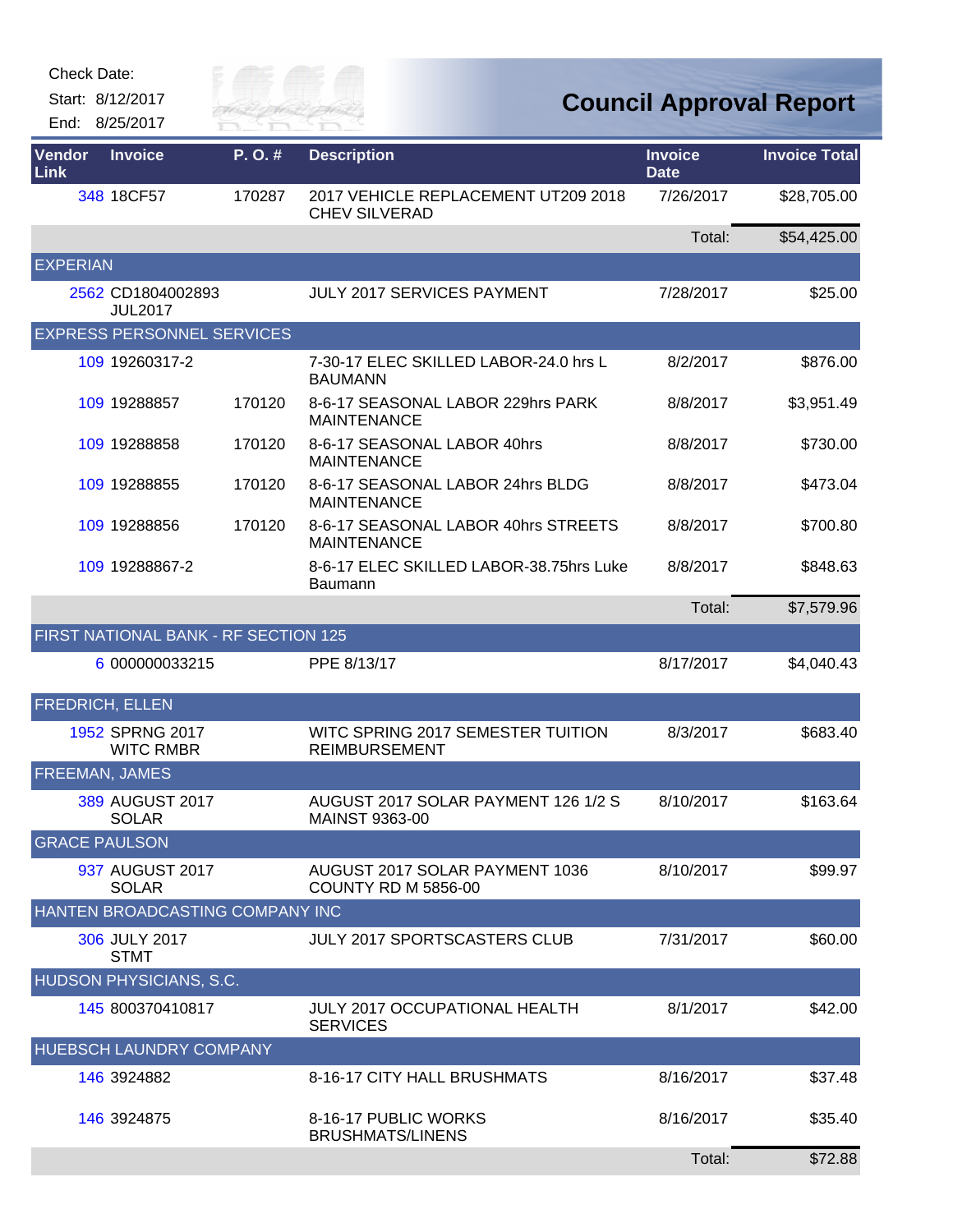| Check Date:                 |                                       |           |                                                               |                               |                                |
|-----------------------------|---------------------------------------|-----------|---------------------------------------------------------------|-------------------------------|--------------------------------|
|                             | Start: 8/12/2017<br>End: 8/25/2017    | YIVER FAI |                                                               |                               | <b>Council Approval Report</b> |
| Vendor<br>Link              | <b>Invoice</b>                        | P.O.#     | <b>Description</b>                                            | <b>Invoice</b><br><b>Date</b> | <b>Invoice Total</b>           |
| <b>1 &amp; S GROUP, INC</b> |                                       |           |                                                               |                               |                                |
|                             | 2787 43069-2                          | 170130    | JUNE 2017 SERVICES Glen Park - Preliminary<br>Design          | 6/30/2017                     | \$28.13                        |
|                             | 2787 43685                            | 170130    | JULY 2017 Glen Park - Preliminary Design                      | 7/31/2017                     | \$27,167.02                    |
|                             |                                       |           |                                                               | Total:                        | \$27,195.15                    |
| <b>INFOSEND INC</b>         |                                       |           |                                                               |                               |                                |
|                             | 150 124138                            | 170055    | <b>2017 RFMU MONTHLY STATEMENT</b><br><b>SERVICES</b>         | 7/31/2017                     | \$3,077.27                     |
|                             |                                       |           | INTERNATIONAL CITY MGMT ASSOC RETIREMENT CORP                 |                               |                                |
|                             | 1 000000033210                        |           | PPE 8/13/17                                                   | 8/17/2017                     | \$19,040.96                    |
|                             | 1 000000033211                        |           | PPE 8/13/17                                                   | 8/17/2017                     | \$455.00                       |
|                             |                                       |           |                                                               | Total:                        | \$19,495.96                    |
| <b>J&amp;J GIS LLC</b>      |                                       |           |                                                               |                               |                                |
|                             | 651 JULY 2017                         | 170057    | <b>JULY 2017 GIS SERVICES</b>                                 | 8/3/2017                      | \$1,800.00                     |
| <b>JOBSHQ</b>               |                                       |           |                                                               |                               |                                |
|                             | 162 1886815                           |           | <b>JULY 2017 RFPD RESERVE OFFICER</b><br><b>ADVERTISEMENT</b> | 7/31/2017                     | \$73.00                        |
| <b>JT SERVICES</b>          |                                       |           |                                                               |                               |                                |
|                             | 962 JT17-219-06                       | 170243    | JULY 2017 ELECTRIC STREET LIGHT<br><b>INVNTRY</b>             | 8/7/2017                      | \$5,424.00                     |
| <b>KOEHLER, GREG</b>        |                                       |           |                                                               |                               |                                |
|                             |                                       |           |                                                               |                               |                                |
|                             | 679 PER DIEM 8-18-<br>17              |           | AUG 2017 PLOVER WI WRWA OUTDOOR<br><b>EXPO</b>                | 8/18/2017                     | \$64.50                        |
| <b>KWIK TRIP</b>            |                                       |           |                                                               |                               |                                |
|                             | 172 JULY 2017<br><b>MOTOR FUEL</b>    |           | <b>JULY 2017 CITY MOTOR FUEL</b>                              | 7/31/2017                     | \$9,042.29                     |
| <b>LARSON, JIM</b>          |                                       |           |                                                               |                               |                                |
|                             | 1904 5227930 - KWIK<br><b>TRIP</b>    |           | <b>GREENWOOD CEMETERY GAS</b><br>PURCHASED PIN DIDN'T WORK    | 8/15/2017                     | \$62.44                        |
|                             | <b>LEAGUE OF WI MUNICIPALITIES</b>    |           |                                                               |                               |                                |
|                             | 180 2017 K                            |           | OCT 18TH 2017 119TH CONFERENCE                                | 8/15/2017                     | \$205.00                       |
|                             | <b>WESTHUIS</b><br><b>REG</b>         |           | <b>REGISTRATION</b>                                           |                               |                                |
|                             | <b>LIBRARY REFUNDS &amp; PAYMENTS</b> |           |                                                               |                               |                                |
| 995500 8.99                 |                                       |           | AUG 2017 RFND LST LIBRARY MATERIALS<br>30386002401666         | 8/15/2017                     | \$8.99                         |
|                             | <b>LOFFLER COMPANIES INC</b>          |           |                                                               |                               |                                |
|                             | 182 337234405                         |           | AUG 2017 AMBULANCE BASE PYMT / JULY<br><b>OVERAGE</b>         | 8/11/2017                     | \$140.72                       |
|                             |                                       |           |                                                               |                               |                                |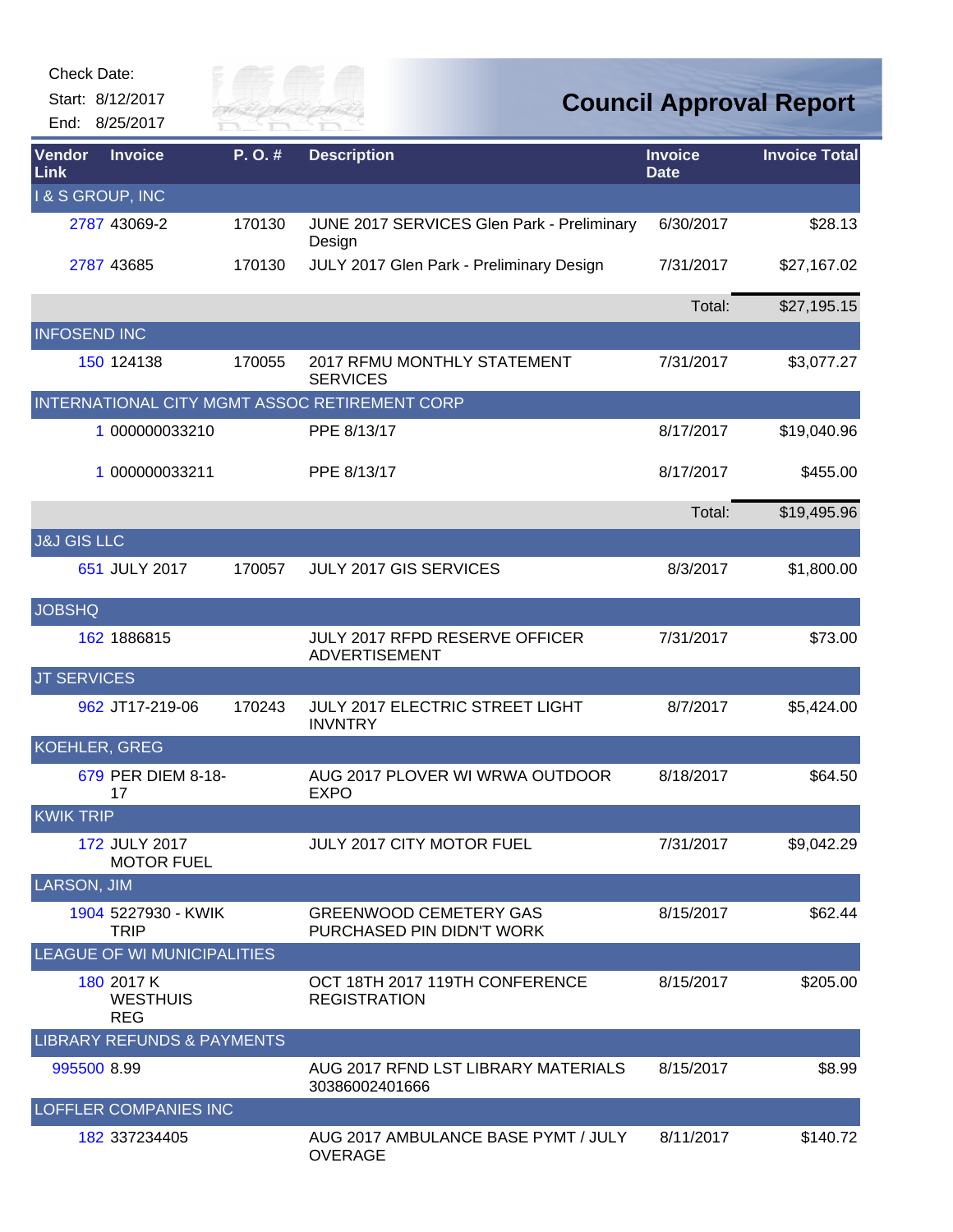Start: 8/12/2017 End: 8/25/2017



## **Council Approval Report**

| Vendor<br>Link         | <b>Invoice</b>                            | P.O.# | <b>Description</b>                                             | <b>Invoice</b><br><b>Date</b> | <b>Invoice Total</b> |
|------------------------|-------------------------------------------|-------|----------------------------------------------------------------|-------------------------------|----------------------|
| MCNABB, JACOB          |                                           |       |                                                                |                               |                      |
|                        | 1902 PER DIEM 8-18-<br>17                 |       | AUG 2017 PLOVER WI WRWA OUTDOOR<br><b>EXPO</b>                 | 8/18/2017                     | \$64.50              |
|                        | MINNESOTA CHILD SUPPORT PAYMENT CENTER    |       |                                                                |                               |                      |
|                        | 1618 000000033220                         |       | PPE 8/13/17                                                    | 8/17/2017                     | \$23.53              |
|                        | MSA PROFESSIONAL SERVICES, INC.           |       |                                                                |                               |                      |
|                        | 1284 R07949009.0#1 160142<br>7            |       | <b>JULY 2017 ENGINEERING &amp;</b><br><b>CONSTRUCTION MGMT</b> | 8/2/2017                      | \$409.50             |
|                        | ONE TIME PAY STREETS                      |       |                                                                |                               |                      |
|                        | 993200 102227                             |       | AUG 2017 SAND FOR STREETS SEALING                              | 8/7/2017                      | \$83.82              |
| <b>PELION BENEFITS</b> |                                           |       |                                                                |                               |                      |
|                        | 5 000000033214                            |       | PPE 8/13/17                                                    | 8/17/2017                     | \$3,426.40           |
|                        | 5 J KILLIAN<br><b>RETIRMENT</b>           |       | J KILLIAN RETIREMENT VAC/SICK PAYOUT                           | 8/18/2017                     | \$18,653.63          |
|                        | 5 C GOLDEN<br><b>RETIREMENT</b>           |       | C GOLDEN RETIREMENT<br>VAC/SICK/HOL/COMP                       | 8/18/2017                     | \$31,048.18          |
|                        |                                           |       |                                                                | Total:                        | \$53,128.21          |
|                        | <b>PEMBER COMPANIES</b>                   |       |                                                                |                               |                      |
|                        | 1045 SIDEWALK PAY 170227<br>#1            |       | PAY REQUEST #1 2017 Sidewalk, Curb, Gutter<br>an               | 8/15/2017                     | \$83,708.88          |
|                        | <b>RFMU PAYMENTS OR REFUNDS</b>           |       |                                                                |                               |                      |
|                        | 990610 1232-03<br><b>SKYCOAT LLC</b>      |       | RFMU REFUND OVERPAYMENT 715 SAINT<br><b>CROIX ST 1232-03</b>   | 8/10/2017                     | \$7.41               |
|                        | 990610 1559-18<br>D&CGELDMEY<br>ER        |       | RFMU REFUND OVERPAYMENT 403<br>WASSON CT#24 1559-18            | 8/10/2017                     | \$35.75              |
|                        | 990610 1650-23 R RUIZ                     |       | RFMU REFUND OVERPAYMENT 819<br>WASSON LN#104 1650-23           | 8/10/2017                     | \$33.59              |
|                        | 990610 1653-20OWNR<br><b>C&amp;S ERTZ</b> |       | RFMU REFUNDOVERPAYMENT 819 S<br>WASSON LN#201 1653-20          | 8/10/2017                     | \$330.13             |
|                        | 990610 2477-02 S<br><b>PREISLER</b>       |       | RFMU REFUND OVERPAYMENT 316 N 4TH<br>ST 2477-02                | 8/10/2017                     | \$157.77             |
|                        | 990610 2518-00 S<br><b>TAYLOR</b>         |       | RFMU REFUND OVERPAYMENT420 E PINE<br>ST 2518-00                | 8/10/2017                     | \$7.27               |
|                        | 990610 2601-03 B<br><b>SPENCER</b>        |       | RFMU REFUND OVERPAYMENT 539 LINDEN<br>ST 2601-03               | 8/10/2017                     | \$207.99             |
|                        | 990610 3687-14 D<br><b>YZERMANS</b>       |       | RFMU REFUND OVERPAYMENT 906 STATE<br>ST#203 3687-14            | 8/10/2017                     | \$37.66              |
|                        | 990610 4370-11 D<br><b>WHEELER</b>        |       | RFMU REFUND OVERPAYMENT 100<br>KENNEDY ST 4370-11              | 8/10/2017                     | \$300.00             |
|                        | 990610 4419-01 KINNI<br><b>PRPRTI</b>     |       | RFMU REFUND OVERPAYMENT 322<br>KENNEDY ST 4419-01              | 8/10/2017                     | \$24.86              |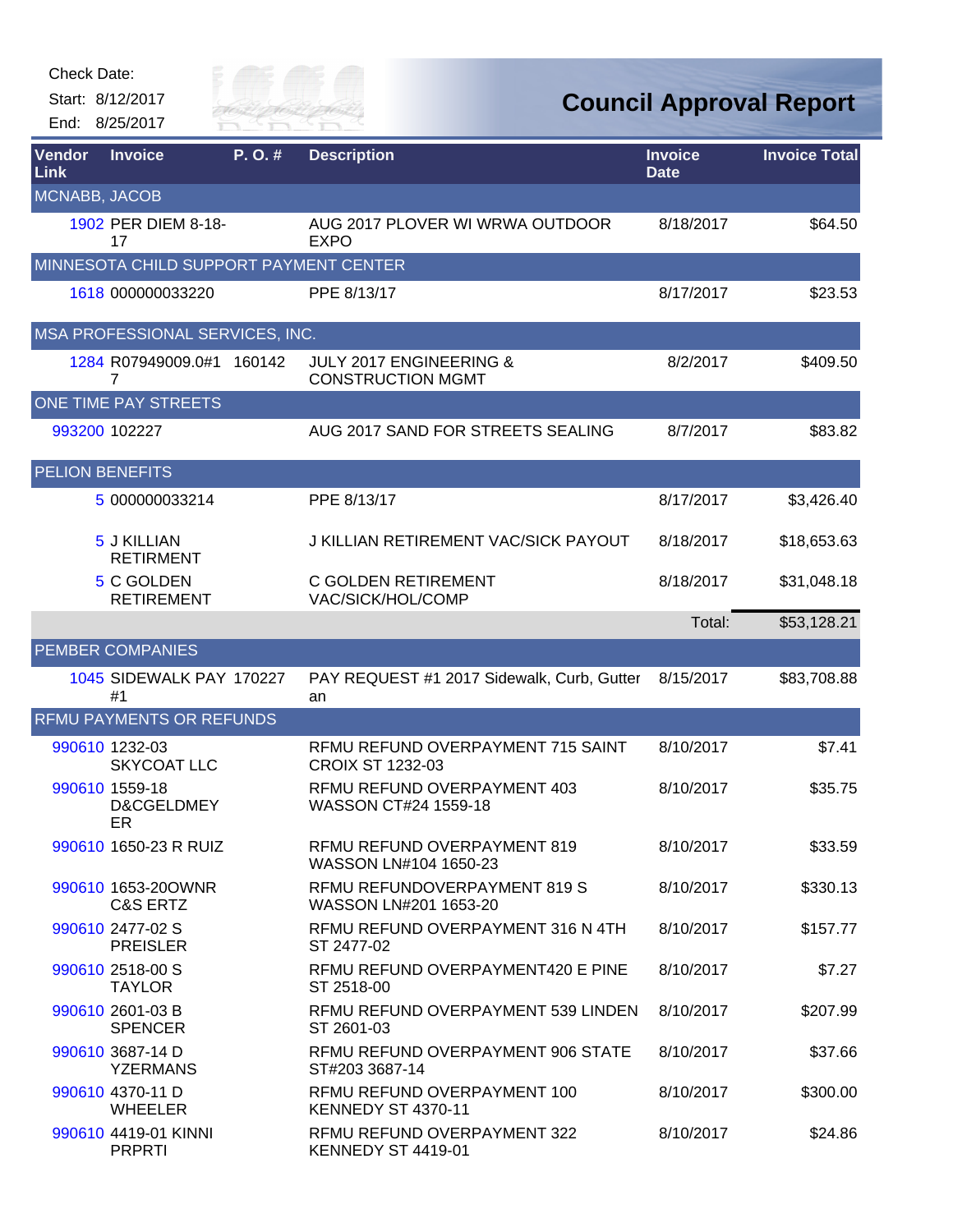Check Date:

Start: 8/12/2017 End: 8/25/2017



## **Council Approval Report**

| Vendor<br><b>Link</b> | <b>Invoice</b>                                  | P.O.# | <b>Description</b>                                           | <b>Invoice</b><br><b>Date</b> | <b>Invoice Total</b> |
|-----------------------|-------------------------------------------------|-------|--------------------------------------------------------------|-------------------------------|----------------------|
|                       | 990610 4434-00 M<br><b>ELLIOTT</b>              |       | RFMU REFUND OVERPAYMENT 444<br><b>KENNEDY ST 4434-00</b>     | 8/10/2017                     | \$127.99             |
|                       | 990610 4913-00 F<br><b>YLVISAKER</b>            |       | RFMU REFUND OVERPAYMENT 513<br><b>SUNSET LN 4913-00</b>      | 8/10/2017                     | \$65.56              |
|                       | 990610 4935-11<br><b>BANYON</b><br><b>ENTRP</b> |       | RFMU REFUND OVERPAYMENT 703 N<br><b>GROVE ST 4935-11</b>     | 8/10/2017                     | \$378.86             |
|                       | 990610 5260-00 L&M<br><b>OSBERGHA</b>           |       | RFMU REFUND OVERPAYMENT 965<br>LUCILLE CT 5260-00            | 8/10/2017                     | \$126.29             |
|                       | 990610 5297-06 L&C<br><b>BLOCK</b>              |       | RFMU REFUND OVERPAYMENT 975 N<br><b>WINTER ST 5297-06</b>    | 8/10/2017                     | \$7.92               |
|                       | 990610 6227-16 E<br><b>MILINSKI</b>             |       | RFMU REFUND OVERPAYMENT1431<br>WILDCAT CT#201 6227-16        | 8/10/2017                     | \$20.84              |
|                       | 990610 6643-22 L<br><b>POTTER</b>               |       | RFMU REFUND OVERPAYMENT 1477<br>RIVERSIDE DR 6643-22         | 8/10/2017                     | \$34.77              |
|                       | 990610 7358-07 M&C<br><b>ZAHN</b>               |       | RFMU REFUND OVERPAYMENT 105 E ELM<br>ST#6 7358-07            | 8/10/2017                     | \$106.79             |
|                       | 990610 7372-01 P A<br><b>TODD</b>               |       | RFMU REFUND OVERPAYMENT 700 LEROY<br>LN#2 7372-01            | 8/10/2017                     | \$38.26              |
|                       | 990610 7516-01 A<br><b>TIMMERMAN</b>            |       | RFMU REFUNDOVERPAYMENT1626 VALLEY<br><b>QUAIL DR 7516-01</b> | 8/10/2017                     | \$50.09              |
|                       | 990610 7954-00 M<br><b>BRION</b>                |       | RFMU REFUND OVERPAYMENT 864<br><b>DUNDEE AVE</b>             | 8/10/2017                     | \$114.09             |
|                       | 990610 8042-01 R<br><b>ROMMEL</b>               |       | RFMU REFUND OVERPAYMENT 406<br>PARKVIEW LN 8042-01           | 8/10/2017                     | \$97.51              |
|                       | 990610 8257-01 D<br><b>BAUMANN</b>              |       | RFMU REFUND OVERPAYMENT 744<br>GLENMEADOW ST 8257-01         | 8/10/2017                     | \$340.05             |
|                       | 990610 8297-02 M<br><b>BJORK</b>                |       | RFMU REFUND OVERPAYMENT 2489 D<br>DAWES PL 8297-02           | 8/10/2017                     | \$155.95             |
|                       | 990610 8530-01 G<br><b>RIDDER</b>               |       | RFMUREFUNDOVERPAYMENT3560 A STRLC<br><b>HGHTS DR 8530-01</b> | 8/10/2017                     | \$13.57              |
|                       | 990610 8546-01 J<br>OLCHEFSKE                   |       | RFMUREFUNDOVERPAYMENT3575STERLIN<br>G HGHTS DR 8546-01       | 8/10/2017                     | \$24.53              |
|                       | 990610 8933-01 S & A<br><b>LOPEZ</b>            |       | RFMU REFUND OVERPAYMENT 272<br>GLENMEADOW ST 8933-01         | 8/10/2017                     | \$56.49              |
|                       | 990610 9396-06 S<br><b>SPARSTAD</b>             |       | RFMUREFUNDOVERPAYMENT205 W<br>CASCADE AVE#301 9396-06        | 8/10/2017                     | \$102.99             |
|                       | 990610 9731-00 C&J<br><b>BUILDERS</b>           |       | RFMU REFUND OVERPAYMENT 1972<br><b>MICHAEL LN 9731-00</b>    | 8/10/2017                     | \$162.00             |
|                       | 990610 ST B'S LED<br><b>LGHTG PRG</b>           |       | AUG 2017 ST B'S LED LIGHTING PRGRM<br><b>FOR SCHOOLS</b>     | 8/15/2017                     | \$200.00             |
|                       |                                                 |       |                                                              | Total:                        | \$3,366.98           |
|                       | <b>RFPD PAYMENTS / REFUNDS</b>                  |       |                                                              |                               |                      |
|                       | 992100 4583530                                  |       | AUGUST 2017 OVERPAYMENT OF<br>TICKET#4583530                 | 8/16/2017                     | \$75.00              |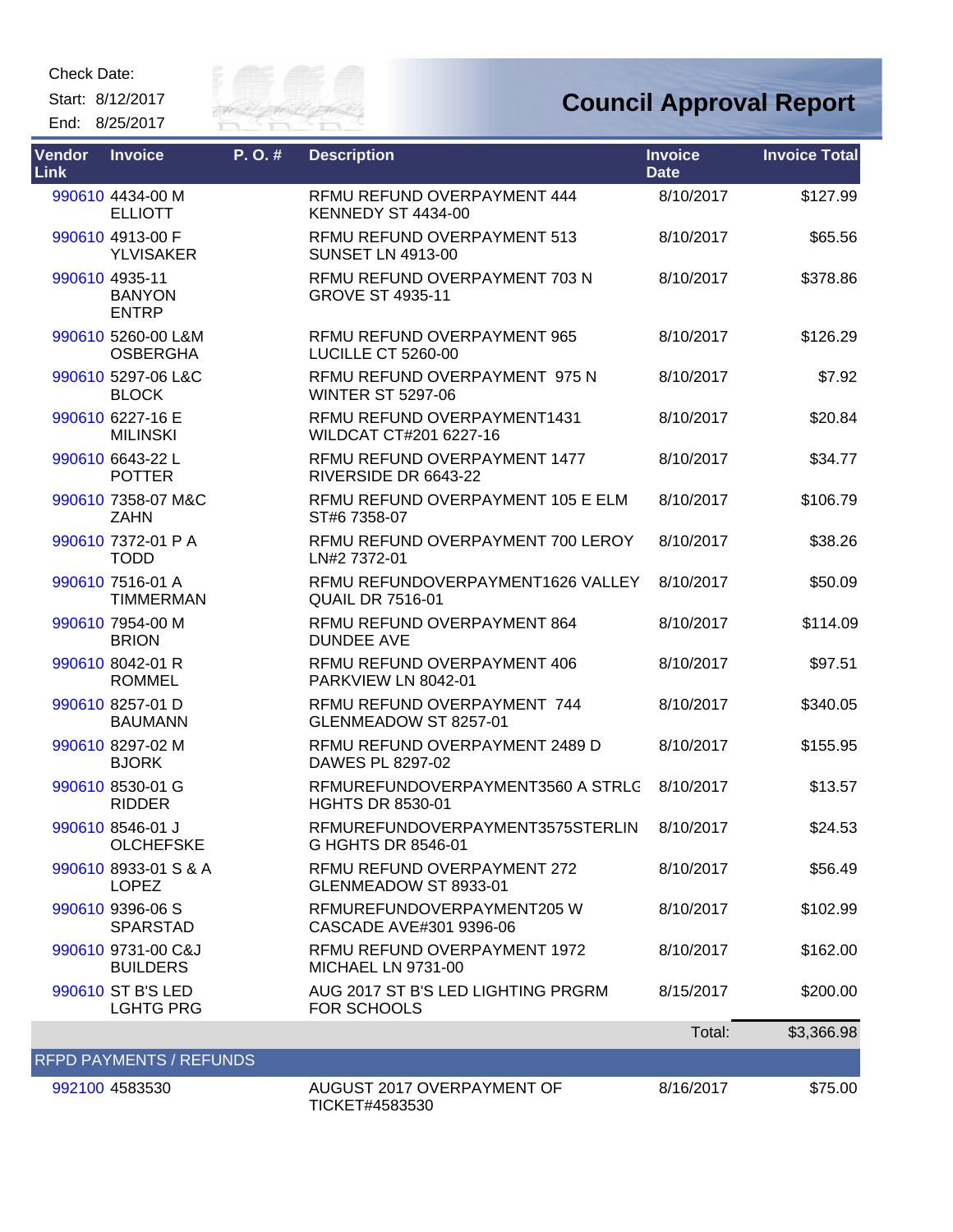| Check Date:        |                                          |                      |                                                           |                                |                      |
|--------------------|------------------------------------------|----------------------|-----------------------------------------------------------|--------------------------------|----------------------|
|                    | Start: 8/12/2017                         | City of<br>RIVER FAI |                                                           | <b>Council Approval Report</b> |                      |
|                    | End: 8/25/2017                           |                      |                                                           |                                |                      |
| Vendor<br>Link     | <b>Invoice</b>                           | P. O. #              | <b>Description</b>                                        | <b>Invoice</b><br><b>Date</b>  | <b>Invoice Total</b> |
|                    | RIVER FALLS CHAMBER OF COMMERCE INC      |                      |                                                           |                                |                      |
|                    | 225 16077                                |                      | AUG 2017 6 CHAMBER CHECKS ORDERED                         | 8/14/2017                      | \$375.00             |
|                    | RIVER FALLS COMMUNITY THEATRE            |                      |                                                           |                                |                      |
|                    | <b>1810 CINDRELLA/W</b><br><b>RKSHPS</b> |                      | JULY 2017 CINDRELLA CLASS REG / 3<br><b>WORKSHOP FEES</b> | 7/26/2017                      | \$2,755.00           |
|                    | RIVER FALLS HS CHEERLEADING BOOSTER CLUB |                      |                                                           |                                |                      |
|                    | 1761 JULY 2017<br><b>CAMPS</b>           |                      | <b>JULY 2017 CHEER/STUNT CAMP</b><br><b>PROGRAMS</b>      | 7/26/2017                      | \$430.00             |
|                    | RIVER FALLS POLICE ASSOCIATION           |                      |                                                           |                                |                      |
|                    | 9 000000033217                           |                      | <b>AUGUST UNION DUES</b>                                  | 8/17/2017                      | \$727.60             |
|                    | RIVER FALLS SENIOR CITIZENS              |                      |                                                           |                                |                      |
|                    | 438 AUGUST 2017<br><b>DONATION</b>       | 170034               | AUGUST 2017 SENIOR CITIZEN MONTHLY<br><b>DONATION</b>     | 8/1/2017                       | \$500.00             |
|                    | <b>ROGERS, JENNIFER</b>                  |                      |                                                           |                                |                      |
|                    | 2990 PER DIEM 8-18-<br>17                |                      | AUG 2017 WMCA CONFERENCE WI DELLS                         | 8/4/2017                       | \$260.08             |
| <b>RUNNING INC</b> |                                          |                      |                                                           |                                |                      |
|                    | 1573 17094                               | 170096               | 2017 Taxi Management Services                             | 8/3/2017                       | \$16,325.98          |
|                    | RURAL ELECTRIC SUPPLY COOPERATIVE        |                      |                                                           |                                |                      |
|                    | 221 682142-00                            | 170197               | AUG 2017 TRANSFORMER INVENTORY                            | 8/14/2017                      | \$3,174.00           |
|                    | <b>SHORT ELLIOTT HENDRICKSON INC</b>     |                      |                                                           |                                |                      |
|                    | 244 333760                               | 160271               | KINNI CORRIDOR/HYDROELECTRIC<br>PROJECT THRU MAY 2017     | 6/14/2017                      | \$27,171.89          |
|                    | 244 336318                               | 170163               | JULY 2017 DESIGN - NORTH LOOP<br><b>EXTENSION</b>         | 8/4/2017                       | \$2,192.31           |
|                    | 244 336721                               | 160205               | LK GRG TRL (HERITAGE-DIVISION)<br>SERVICES to 7-29-17     | 8/8/2017                       | \$4,704.42           |
|                    | 244 336314                               |                      | JULY 2017 FLOW TEST DATA ENGINEERING<br><b>SERVICES</b>   | 8/8/2017                       | \$101.53             |
|                    | 244 337348                               | 160271               | KINNI CORRIDOR/HYDROELECTRIC<br>PROJECT THRU JUL 2017     | 8/14/2017                      | \$39,687.66          |
|                    |                                          |                      |                                                           | Total:                         | \$73,857.81          |
|                    | ST CROIX COUNTY HIGHWAY DEPARTMENT       |                      |                                                           |                                |                      |
|                    | 956 683                                  | 170240               | 7-16-17-7-29-17 2017 CHIP SEAL/SPRAY<br><b>PATCHING</b>   | 8/14/2017                      | \$9,715.90           |
|                    | <b>ST CROIX COUNTY SHERIFF'S OFFICE</b>  |                      |                                                           |                                |                      |
|                    | 481 8-8-17 C<br><b>COMBS R/B</b>         |                      | CHADD COMBS ROOM & BOARD JULY 31 to<br>AUG 4 2017         | 8/8/2017                       | \$150.00             |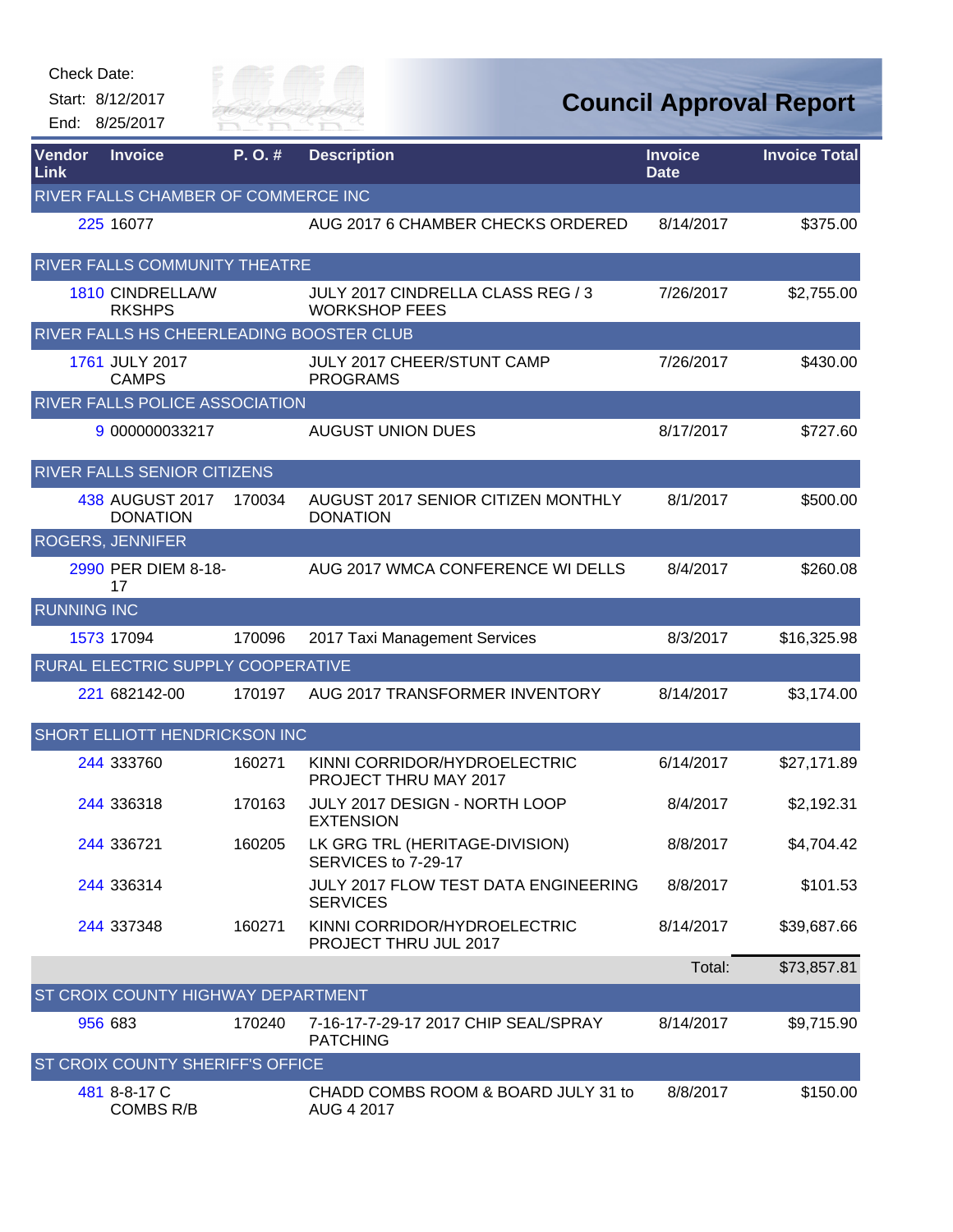|        | <b>Check Date:</b><br>Start: 8/12/2017     | City of            |                                                              |                | <b>Council Approval Report</b> |
|--------|--------------------------------------------|--------------------|--------------------------------------------------------------|----------------|--------------------------------|
| Vendor | End: 8/25/2017<br><b>Invoice</b>           | River Fai<br>P.O.# | <b>Description</b>                                           | <b>Invoice</b> | <b>Invoice Total</b>           |
| Link   | ST CROIX COUNTY TREASURER                  |                    |                                                              | <b>Date</b>    |                                |
|        | 252 DLQT PP TAX<br><b>LSD LND</b>          |                    | APRIL 2017 PERSONAL PROPERTY DLQNT<br>ON LEASED LAND         | 4/13/2017      | \$23,492.49                    |
|        | ST CROIX VALLEY NATURAL GAS CO             |                    |                                                              |                |                                |
|        | 255 JULY 2017 GAS<br><b>BILL</b>           |                    | JULY 2017 CITY NATURAL GAS BILLS                             | 8/2/2017       | \$1,200.90                     |
|        | STATE OF WI - DEPT OF TRANSPORTATION       |                    |                                                              |                |                                |
|        | 219 25947<br><b>TITLEREG</b><br>ST179      |                    | JULY 2017 STREET DEPT ST179 VEHICLE<br><b>REPLACEMENT</b>    | 8/15/2017      | \$69.50                        |
|        | 219 25 640<br><b>TITLEREG</b><br>UT209     |                    | JULY 2017 ELEC DEPT UT309 VEHICLE<br><b>REPLACEMENT</b>      | 8/15/2017      | \$69.50                        |
|        |                                            |                    |                                                              | Total:         | \$139.00                       |
|        | STATE OF WI DEPT OF EMPLOYEE TRUST FUNDS   |                    |                                                              |                |                                |
|        | 11 000000033218                            |                    | <b>AUGUST RETIRMENT</b>                                      | 8/17/2017      | \$86,522.24                    |
|        | STUART C IRBY TOOL AND SAFETY              |                    |                                                              |                |                                |
|        | 156 S010281217.00 170246<br>1              |                    | <b>AUGUST 2017 MINOR MATERIALS</b>                           | 8/2/2017       | \$444.50                       |
|        | TITAN PUBLIC SAFETY SOLUTIONS LLC          |                    |                                                              |                |                                |
|        | 352 4233                                   | 170292             | Aug 2017 SDC Interface Software                              | 8/1/2017       | \$1,943.75                     |
|        | TOLTZ, KING, DUVALL, ANDERSON & ASSOCIATES |                    |                                                              |                |                                |
|        | 2172 002017002779                          | 170122             | 2017 N INTERCEPTOR DOWNSTREAM to 7-<br>29-17                 | 8/7/2017       | \$186.93                       |
|        | <b>TYLER TECHNOLOGIES</b>                  |                    |                                                              |                |                                |
|        | 381 045-197739                             |                    | JULY 2017 TYLER FORMS MINOR FORMS<br><b>MODIFICATION</b>     | 7/28/2017      | \$150.00                       |
|        | <b>USIC LOCATING SERVICES LLC</b>          |                    |                                                              |                |                                |
|        | 286 248361                                 | 170070             | JULY 2017 LOCATING STORM / SANITARY                          | 8/7/2017       | \$2,346.93                     |
|        | 286 248360                                 | 170068             | <b>JULY 2017 LOCATING WATER / ELECTRIC</b>                   | 8/7/2017       | \$4,941.90                     |
|        |                                            |                    |                                                              | Total:         | \$7,288.83                     |
|        | <b>UW RIVER FALLS</b>                      |                    |                                                              |                |                                |
|        | 288 WO#1721950                             | 170286             | JUNE 2017 GRAVEL BED TREE NURSERY AT<br><b>UWRF LAB FARM</b> | 7/31/2017      | \$1,326.82                     |
|        | <b>WATER CONSERVATION SERVICE</b>          |                    |                                                              |                |                                |
|        | 298 7762                                   |                    | <b>JULY 17 2017 LEAK LOCATION SERVICES</b><br>1357 RIVERSIDE | 8/11/2017      | \$312.80                       |
|        | WEST CENTRAL BIOSOLIDS FACILITY            |                    |                                                              |                |                                |
|        | 304 2017135                                | 170076             | JULY 2017 BIOSOLIDS FACILITY                                 | 8/10/2017      | \$18,808.89                    |